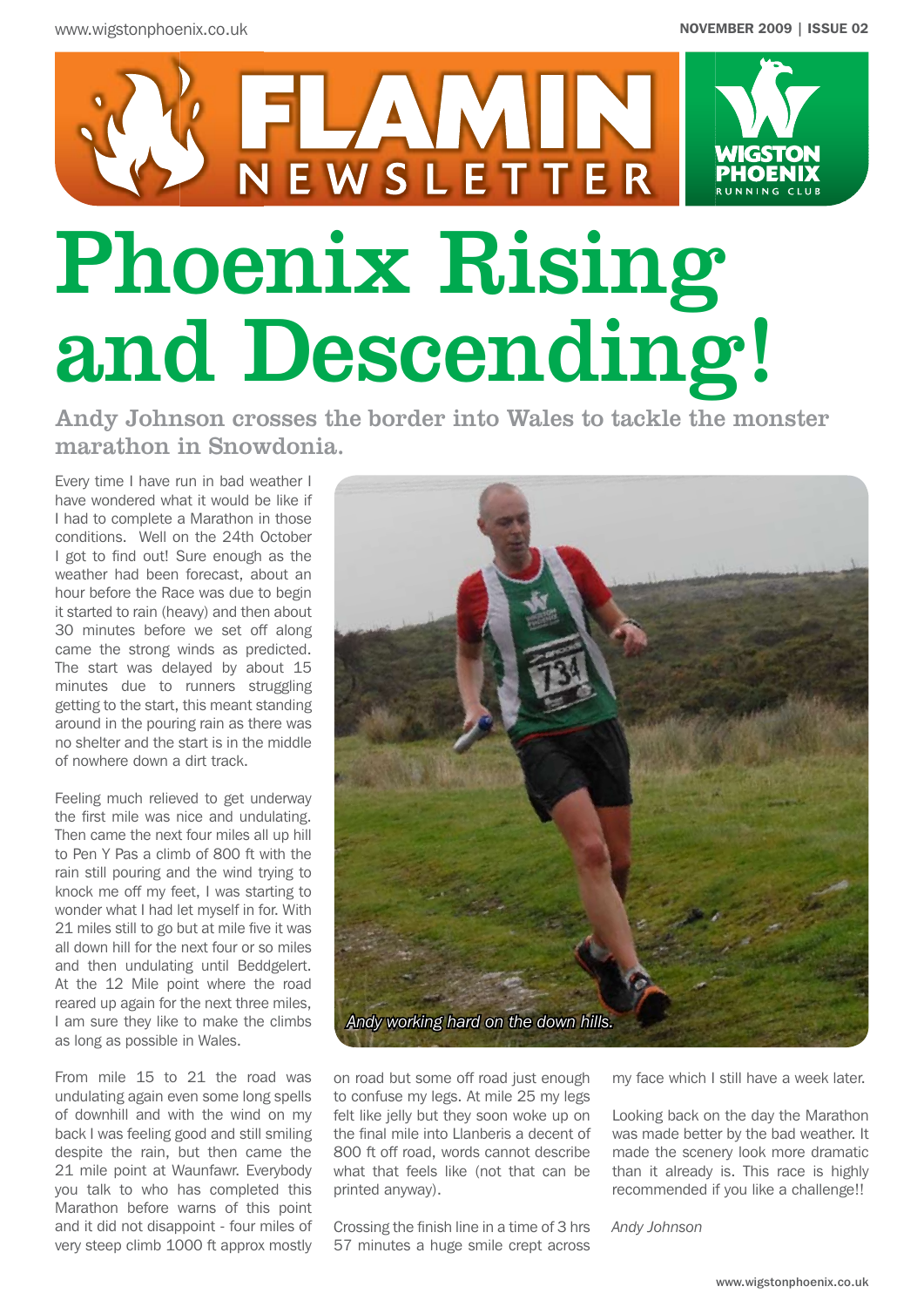## Shepshed 7

Sunday 1st Nov saw the running of the 9th Shepshed 7. More multi terrain than road, this course is one of the most interesting in the county. The race is always a sell out, falling between end of summer and start of the cross country season. The persistant early rain gave way to some autumn sun with the odd burst of gale force winds. This race gave the club the opportunity to show off the new strip locally. Phoenix's Robert Nurse ran an outstanding race to finish 30th. Jo Steane and Karen Rogers ran solidly on an undulating course. Myself Ray Draycott and Geoff Merrington brought up the rear representing Phoenix's new pensioners section.

#### *Ray Draycott*



## *LAUNCH & CHRISTMAS PARTY* **Friday 27th November 2009**

Please support your new Running Club by attending our Launch Party. This is to be held at Countesthorpe Conservative Club on Friday 27th November 2009. The entertainment on the night is a really talented singer called Ali. The cost is only £18 per person and this includes a buffet, with under 18's free. Please note that payment is to be made in full by Tuesday 24th November. A list is available at the legion for members to put their name down

and we hope that as many members as possible can attend the celebration to make this a memorable occasion. For further details please contact Carole Priestley. And if you can't make it to the Club this Tuesday and wish to attend please email Carol by Tuesday night at the latest:



## Leicestershire Road Running League

The fixtures for 2010 were recently announced and are in circulation within the club and will be shown in the fixtures section of this newsletter. The precise date for the Desford Race has not yet been fixed. Our John Fraser 10 race on 5th September has been awarded League status.

For the new season, the Ladies are to compete in 3 Divisions, in line with the Men.

In this year's series of races, Owls AC competed in Division I of each category and will remain there for 2010. As a new club, Wigston Phoenix will enter on the lowest rung and will compete as a Division III team. This is no bad thing, giving us every chance of finishing in award winning positions by the close of the series and gaining promotion.

It might be helpful, particularly to new members, if we outline how the scoring system works.

#### TEAMS

The Team competition is based on the results of the combined Winter and Summer Series.

#### MEN

The men's League is divided into 3 Divisions, from which there is promotion and relegation.

The first 8 Men to finish count in the Wigston Phoenix Team. All men can count for the team, so Men Vets are included in the team score if they finish in the first 8.

A Men's Vets competition is also run within the same race. Again, there are 3 Divisions. The first 4 Men Vets to finish count towards the team score.

#### **WOMEN**

The Women, like the men, compete in 3 Divisions.

The number of Women counting for each team is 4. If a club is able to finish 8 or more runners, then the second 4 finishing shall count as a "B" team and score accordingly.

There is no separate Vets category for Women.

#### INDIVIDUALS

There are separate Winter and Summer League competitions for individuals. In order to qualify, a runner needs to finish in at least 4 of the 5 Winter races, and 4 of the 6 Summer races.

Points are awarded for finishing positions in each race and winners are then declared in each of the age categories to produces a series of Awards for, initially the Winter League, and then for the Summer League.

If a runner competes in all of the 11 races, then they will be entitled to a 100% Award.

## Club Presentation Night

------------------------------------------------------------------------

The annual Club presentation Night will be held, as before, in the Lounge at Wigston British Legion and will take place at 7.30pm on Thursday 21st January.

As well as the usual club trophies, we will again be issuing the club standard awards and a splendid buffet will be provided. Please make a note of the date in your diaries and join us for the first Wigston Phoenix Presentation Night.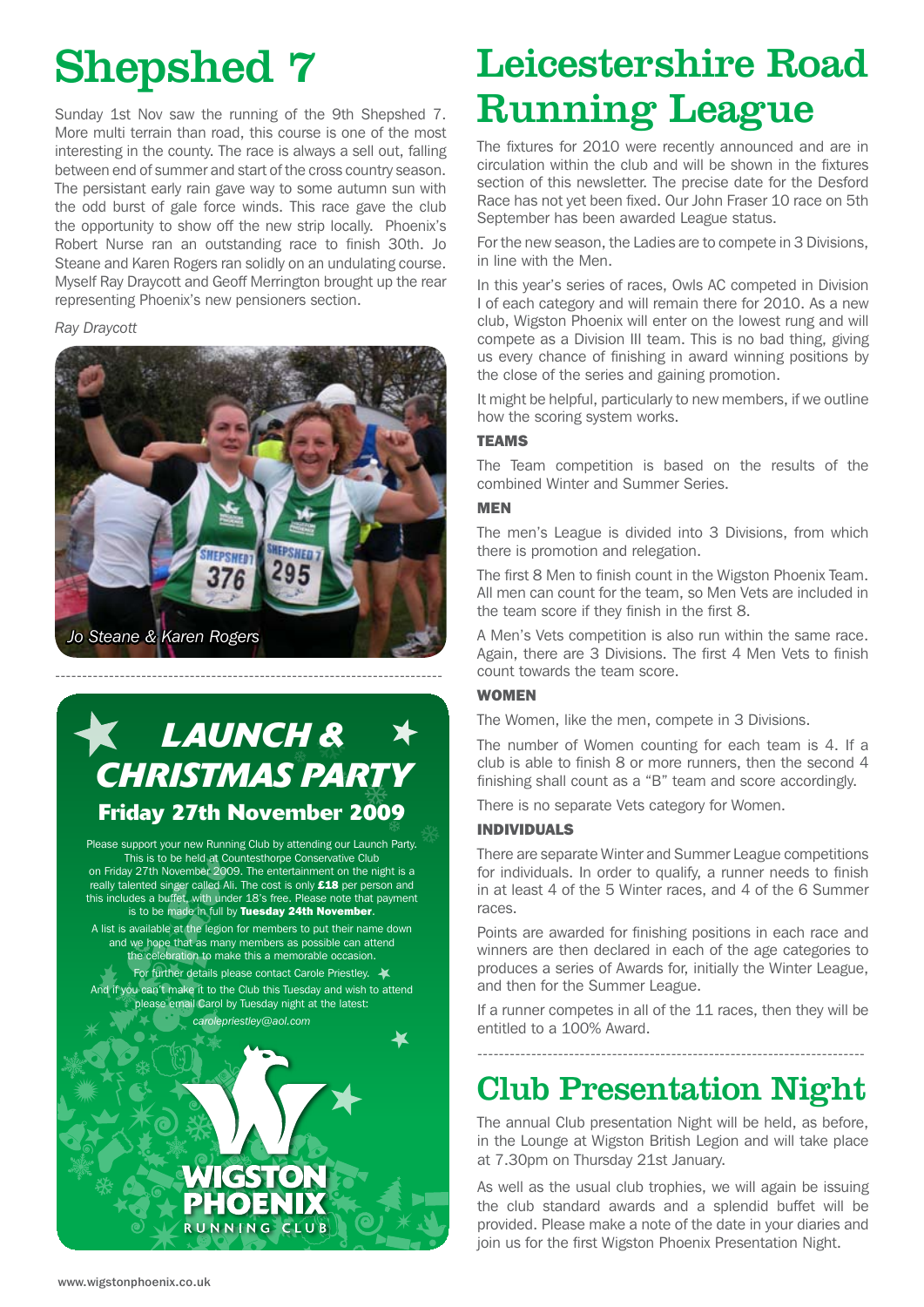# Amsterdam news in brief Half Marathon

It is very eeasy to get to Holland as there are lots of flights to Schiphol airport every hour. Once there the trains to Amsterdam are every 10 mins. The public transport of trams & underground take you comfortably to the start & finish (Olympic Stadium). There are a choice of races - Full Marathon, Half Marathon and 7.5K. Picking up your numbers from the morning before at Exhibition (Kit very expensive because of high Euro) it gives you a chance to mungle with the other runners. There are loads of other Brits and the Non-Brits (Dutch, French etc) all speak English

The tart Times staggered which means you can watch the finish of 7.5K and full marathon on big screen and then for real in the Olympic Stadium before going to the start of 1/2 marathon. Proper (policed) starting pens ensure to give good runners a fair start. There is lots of support around course (mostly wide roads and parks in south of city around Olympic Stadium) -along river for Full marathon

At the finish there is a medal for each competitor & Goody bag (T-shirt for full Marathon). To round it off there are Showers/Massage at the end in the Stadium.





## Club AGM

The first AGM for the new club will be held at 8.30pm on Tuesday 9th February in the Lounge at Wigston British Legion.

------------------------------------------------------------------------

This will be your opportunity to express a view on how you think the new club has been set up and to put your points to the committee. All the Officers of the club will be up for reelection and if anyone wishes to be considered for the posts of Chairman, Treasurer or Secretary, they should submit details to the Secretary.

Persons wishing to put forward a Motion for consideration at the AGM should give details to the Secretary at least 2 weeks before the date of the AGM.

#### England Athletics registration

We are still in the process of transferring 1st claim individuals via England Athletic eligibility forms from OWLS AC to Wigston Phoenix RC for regularly competing members. We have had some members successfully transferred following the eligibility meeting held in October and will submit further requests to the November eligibility meeting. We will also endeavour in the near future to register with England Athletics new members that complete regularly so that a registration number can be obtained. It is now becoming apparent that the registration number is being used for many online race entries in order to register as an attached runner. We currently have 112 members in total.

#### Club Vests

We now have the new club vests from the supplier and they have been distributed to members over the last few Tuesday nights. We are low in some sizes so we are in the process of putting in a further order to the supplier. If you have previously paid for an OWLS vest you will be entitled to one free Wigston Phoenix vest. If you are a new member the cost will be £13.50. Please contact Mike Stiff for further details.

-------------------------------------------------------------

We are still looking into providing technical training tops, both short and long sleeve, and will update members accordingly.

-------------------------------------------------------------

#### London Marathon Club Entries

We have received three Guaranteed Club Entries for the 2010 London Marathon. A draw will be held as per usual if there are more requests than entries and this will be held at the end of the Christmas Handicap race on the 20th December 2009. Please confirm any rejected entry details to either Mick or Ramon by the 15th. Please note that priority is given to runners who have been club members for over 12 months.

-------------------------------------------------------------

#### Christmas Fancy Dress Handicap Race

The 6 mile handicap race is to be held once again at Burton Overy. The route is on quiet rural roads and goes via Kings Norton. The first runner will be off at 10.00 am and race awards will be presented afterwards in the village hall. We will be providing refreshments once again thanks to our team of volunteers. An entry form is available at the Legion to register your intention to run. The race entry fee will be £2 and a wrapped Christmas gift to exchange according to your race position. We have traditionally promoted the handicap race as a Fancy Dress run and to encourage participation for this year the best judged outfit will receive free membership for 2010.

#### New Members

Welcome to **Kerry Jessop** who joined in October 2009.

-------------------------------------------------------------

-------------------------------------------------------------

#### Feedback from 1st issue

*"The magazine looks as good as ever and you guys must have put in a load of work to get the new club up and running, so thanks for all you've done!"*

*"I think the 1st Flamin News is absolutely brilliant. Love the colour. Well done to you and team."*